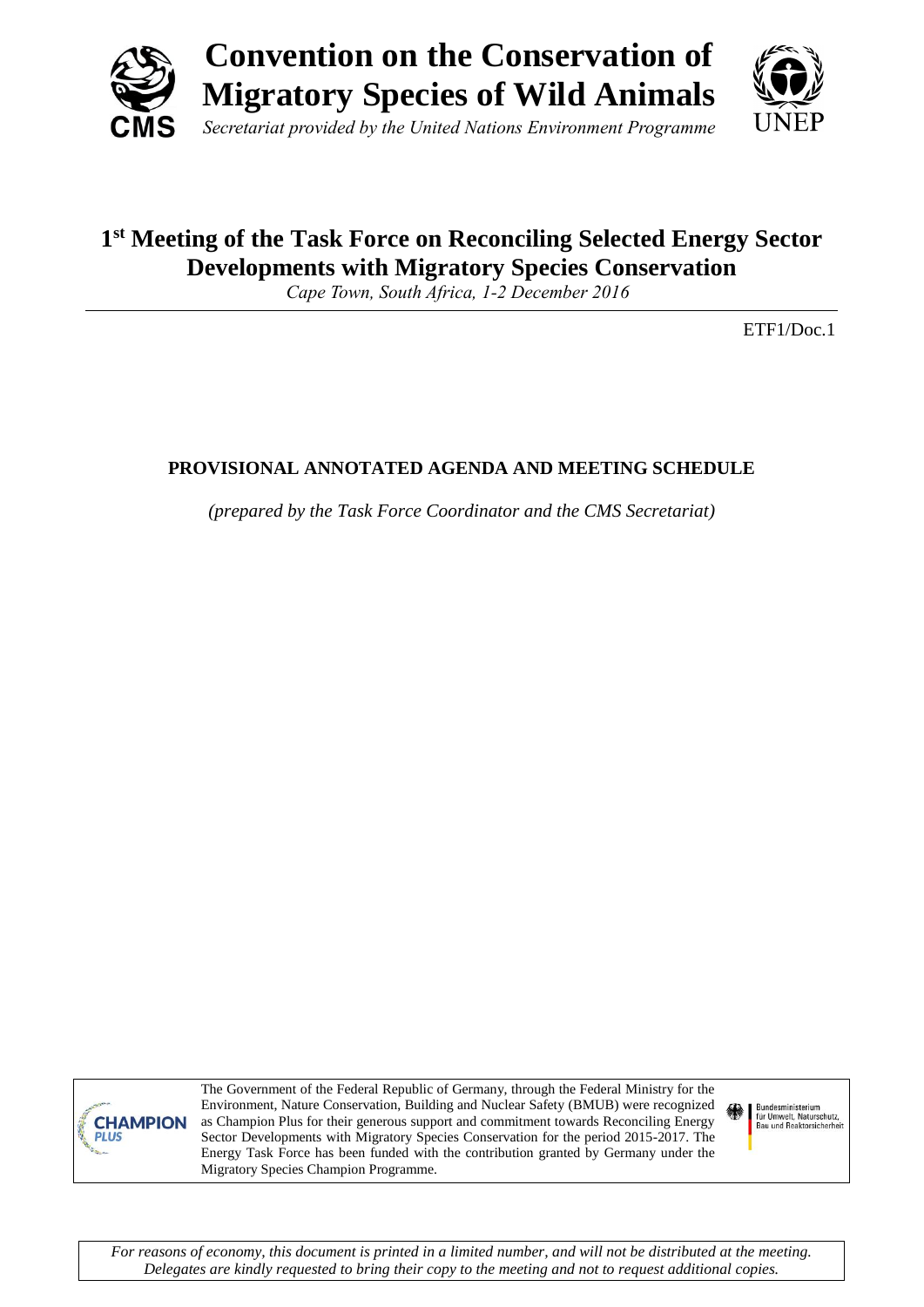## **PROVISIONAL ANNOTATED AGENDA AND MEETING SCHEDULE**

*(prepared by the Task Force Coordinator and the CMS Secretariat)*

| <b>Time</b>   | <b>Mode</b>                     | <b>Activity/Agenda Item</b>                                                                                              | <b>Speakers/Facilitators</b>                     | <b>Documents</b>                                                                                             | <b>Notes</b>                                                                                                                                                                                                                                                                                                                                                                                                                                                                                                                                            |  |
|---------------|---------------------------------|--------------------------------------------------------------------------------------------------------------------------|--------------------------------------------------|--------------------------------------------------------------------------------------------------------------|---------------------------------------------------------------------------------------------------------------------------------------------------------------------------------------------------------------------------------------------------------------------------------------------------------------------------------------------------------------------------------------------------------------------------------------------------------------------------------------------------------------------------------------------------------|--|
|               | <b>THURSDAY 1 December 2016</b> |                                                                                                                          |                                                  |                                                                                                              |                                                                                                                                                                                                                                                                                                                                                                                                                                                                                                                                                         |  |
| $0800 - 0930$ |                                 | <b>Registration for Energy</b><br>Task Force meeting                                                                     |                                                  |                                                                                                              |                                                                                                                                                                                                                                                                                                                                                                                                                                                                                                                                                         |  |
| $0930 - 1230$ | Plenary                         | Agenda Items 1:<br>Welcoming remarks                                                                                     | Marco Barbieri, CMS<br>Jacques Trouvilliez, AEWA |                                                                                                              | Representatives from the Secretariat will welcome<br>participants with introductory remarks.                                                                                                                                                                                                                                                                                                                                                                                                                                                            |  |
|               |                                 | Agenda Item 2:<br>Appointment of Chair and<br>Vice Chair, introduction<br>of participants and<br>adoption of the agenda. | Marco Barbieri, CMS                              | ETF1/Doc.1                                                                                                   | The Secretariat will invite members to appoint a Chair and<br>Vice-Chair for the meeting and for the intersessional period<br>until the next Task Force meeting. Once appointed, the<br>Chair will invite participants to introduce themselves and<br>will introduce the Provisional Annotated Agenda and<br>Meeting Schedule for adoption.                                                                                                                                                                                                             |  |
|               |                                 | Agenda Item 3:<br>Introduction to CMS<br>Resolutions and<br>Guidelines, Terms of<br>Reference and Work Plan              | Marco Barbieri, CMS<br>Jacques Trouvilliez, AEWA | ETF1/Doc.3<br>ETF1/Inf.1<br>ETF1/Inf.2<br>ETF1/Inf.3<br>ETF1/Inf.4<br>ETF1/Inf.5<br>ETF1/Inf.6<br>ETF1/Inf.7 | The CMS Secretariat will present relevant Resolutions and<br>CMS Guidelines. This will be followed by a discussion on<br>the Terms of Reference for the Task Force, an initial<br>discussion of the scope of work and activities of the Task<br>Force and an introduction to the proposed work plan<br>template for the Task Force.<br>A presentation of an ongoing project that outlines impacts<br>of different renewable energies on biodiversity globally and<br>suggests potential next-steps for action to help inform<br>future decision making. |  |
| 12:30-13:00   |                                 | Agenda Item 4: Case<br><b>Studies</b>                                                                                    | James Pearce Higgins, BTO                        |                                                                                                              |                                                                                                                                                                                                                                                                                                                                                                                                                                                                                                                                                         |  |
| $1300 - 1430$ |                                 | Lunch break                                                                                                              |                                                  |                                                                                                              |                                                                                                                                                                                                                                                                                                                                                                                                                                                                                                                                                         |  |

## (as at 24 November 2016)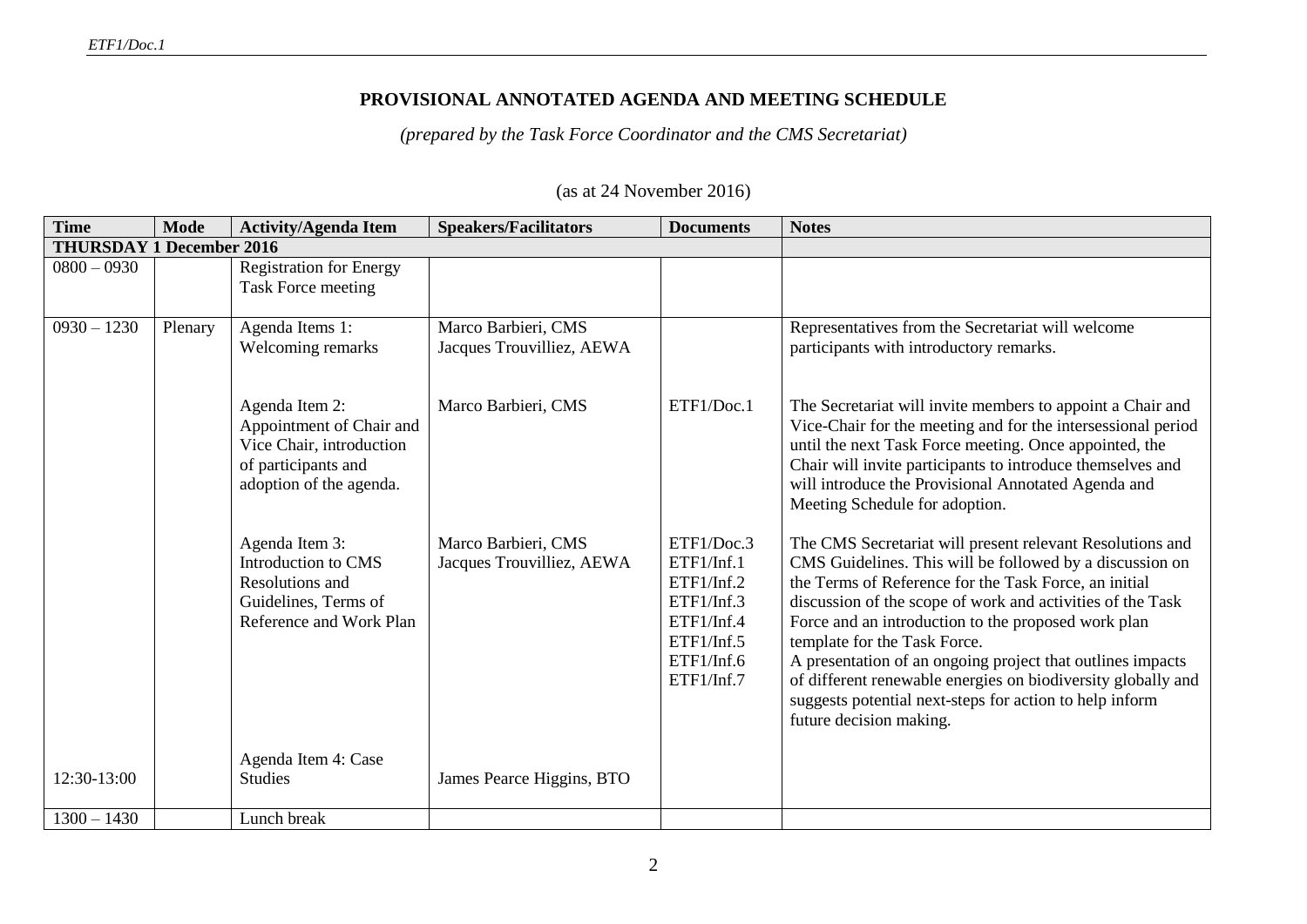| $1430 - 1800$                 | Plenary | Agenda Item 4: Case<br><b>Studies</b>                                                    | Pepe Clarke, BirdLife<br>International<br>Stephanie Bätjer, RGI<br>Dr Mohammed El-Khayat,<br>NREA, Egypt<br>Osama El-Gebaly, Egypt<br>Samantha Ralston, BirdLife<br>South Africa<br>Constant Hoogstad, EWT |                          | Case study presentations will include legislation and policy,<br>including strategic planning and impact assessments, and<br>mitigation measures and cooperation in the energy industry<br>followed by a discussion.                                                                            |
|-------------------------------|---------|------------------------------------------------------------------------------------------|------------------------------------------------------------------------------------------------------------------------------------------------------------------------------------------------------------|--------------------------|-------------------------------------------------------------------------------------------------------------------------------------------------------------------------------------------------------------------------------------------------------------------------------------------------|
|                               |         | Agenda Item 5: Modus<br>Operandi                                                         | Marco Barbieri, CMS                                                                                                                                                                                        | ETF1/Doc.2               | The members will be invited to review the <i>modus operandi</i><br>of the Task Force and to make any proposals for<br>amendment prior to their adoption.                                                                                                                                        |
| <b>FRIDAY 2 December 2016</b> |         |                                                                                          |                                                                                                                                                                                                            |                          |                                                                                                                                                                                                                                                                                                 |
| $0900 - 1230$                 | Plenary | Agenda Item 6:<br>Implementation<br>opportunities and<br>challenges                      | Pepe Clarke, BirdLife<br>International                                                                                                                                                                     |                          | Discussion on opportunities and challenges related to the<br>implementation of relevant Resolutions and CMS<br>Guidelines, including national legislation, strategic planning<br>impact assessment and operational procedures, financial<br>institutions and energy sector policy and practice. |
|                               |         | Agenda Item 7:<br>Information exchange,<br>technical assistance and<br>capacity building | Pepe Clarke, BirdLife<br>International                                                                                                                                                                     | ETF1/Doc.5               | Discussion on opportunities and priorities for cooperation<br>on information exchange, technical assistance and capacity<br>building.                                                                                                                                                           |
| $1230 - 1430$                 |         | Lunch break                                                                              |                                                                                                                                                                                                            |                          |                                                                                                                                                                                                                                                                                                 |
| $1430 - 1800$                 | Plenary | Agenda Item 8: Input to<br>Work Plan and discussion                                      | Marco Barbieri, CMS<br>Pepe Clarke, BirdLife<br>International                                                                                                                                              | ETF1/Doc.3<br>ETF1/Doc.4 | Members will be invited to provide input to the work plan<br>and provide suggestions for the future Energy Task Force<br>activities and funding needs.                                                                                                                                          |
|                               |         | Agenda Item 9: Task<br>Force membership                                                  | Chair                                                                                                                                                                                                      |                          | Discussion on potential expansion of the Task Force<br>membership.                                                                                                                                                                                                                              |